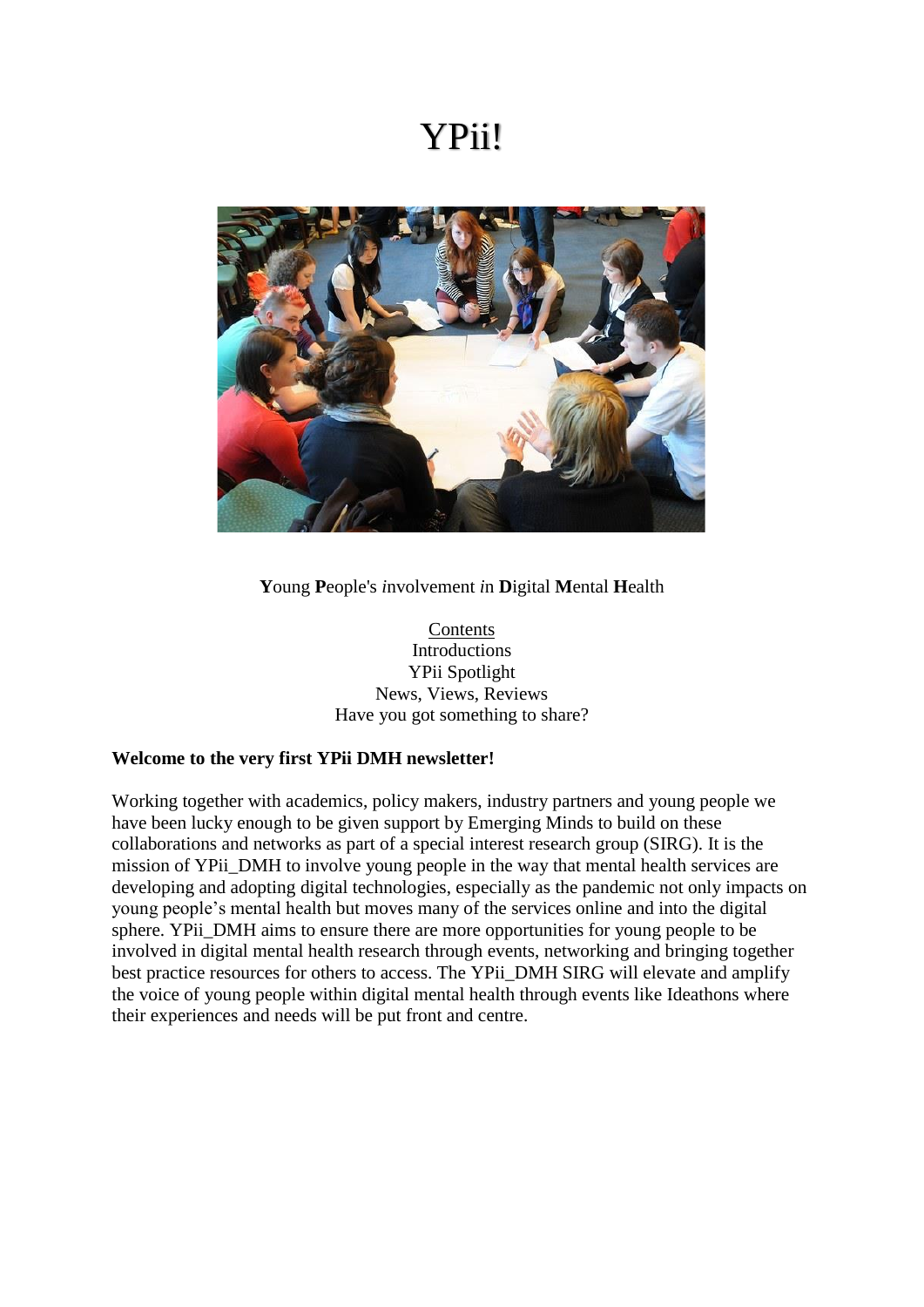# **Introductions**

**This is a place for members to share a little about themselves.**



[MindTech](https://www.mindtech.org.uk/) are NIHR funded and tasked with supporting the development, evaluation and adoption of digital technologies into the NHS. Whilst working with Samaritans during the pandemic to engage young people in co-producing their Online Harms guidance on how to communicate safely about self-harm and suicide online, MindTech research fellows, Dr Aislinn Bergin and Dr Joanna Lockwood, realised that whilst there were many groups across the country engaging and involving young people through new technologies there was nothing that brought them together. The call from Emerging Minds at the end of 2020 to set up special interest research groups offered an opportunity to build more collaborative networks in the area of young people's involvement in digital mental health.

*We hope that YPii DMH can offer young people more opportunities to be involved in high quality digital mental health research through creating more spaces in which young people can share their expertise and knowledge with stakeholders. By sharing learning across disciplines and involving those with lived experience we can better understand how to safely and effectively engage young people in the development and delivery of the services and interventions that they use.* 



We are a group of approx 60 Young People interested in driving the agenda for digital mental health across Greater Manchester and the UK. The group is coordinated by the GM Digital Research Unit at Greater Manchester Mental Health / University of Manchester. We have an active digital mental health training and development programme for all young people volunteers who join our weekly groups. We also run a Digital Navigator programme for young people interested in implementing digital mental health solutions within Greater Manchester Mental Health NHS Foundation Trust. Find us [here.](http://www.camhs.digital/)



### **Nottinghamshire University Hospital NHS Trust Young Person Advisory Group**

We are the Nottingham University Hospitals NHS Trust, Research and Innovation, Young Persons Advisory Group (YPAG). Our group has around 20 young people aged between 8 – 18 years old. Some of us have experience of taking part in health research, or have experience of living with a health condition.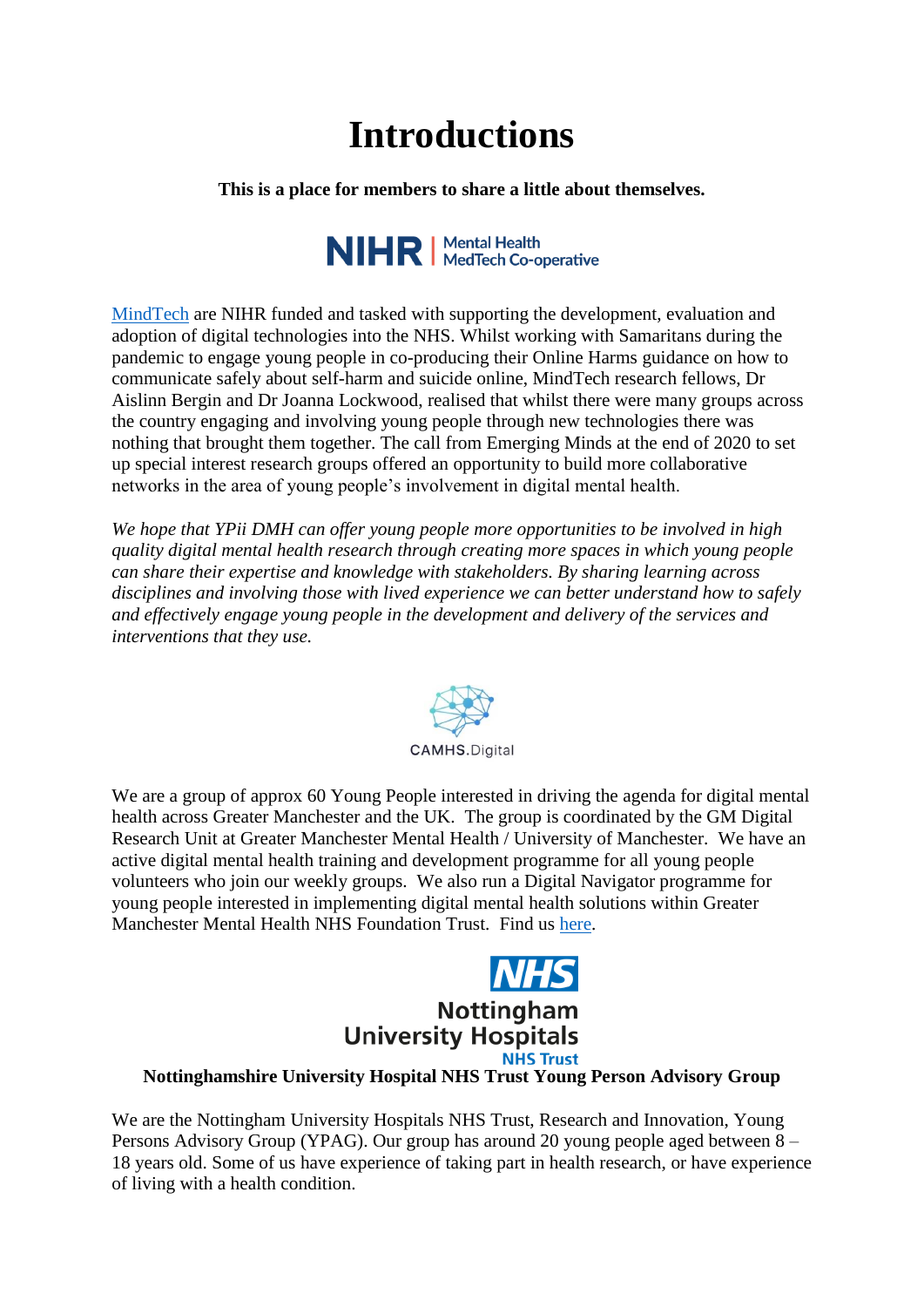Many of us are interested in learning more about medicine/research/science, with a view to maybe having future careers in one of these areas. All of us want to help researchers to improve the delivery of health research, particularly research which aims to involve children and young people.



[Kooth Digital Health](http://koothplc.com/) have been supporting children and young people across England and Wales for the past 15 years through accessible online mental health support. We aim to work alongside service users to provide effective and compassionate support. The research team at Kooth are constantly evolving and exploring how to better involve both service users and non-service users in their work in a range of roles. We care about what matters to our services users, not what is the matter with them. It is with this interest at heart, and the desire to learn from both peers and experts by experience that we are involved with the YPii DMH. We hope to offer our experience and best practice, while working alongside others, to develop ethical, inclusive, and collaborate ideas for co-design, co-production, and broad involvement of young people.

## **YPii Spotlight**

### **This is a place where we can spotlight the work of our members.**

*We hope that in coming newsletters you'll take the opportunity to share your practice and experiences of involving young people in digital mental health - or your expertise and insights as a young person engaging in digital mental health involvement opportunities - in the YPii Spotlight section of the e-newsletter. This is a place to start conversations, ask questions, offer insights and reach out to others who share your interest in building opportunities for young people to be meaningfully involved in designing, developing and discussing digital mental health. We have much to learn from each other as we navigate this vital and interesting sphere.* 



*In our first newsletter, Dr Jo Lockwood from our coordinating team shares some of her thinking around a recent online co-production project that was done alongside her colleague Dr Aislinn Bergin and commissioned by Samaritans as part of their Online Harms programme of work.*

My own research focuses on self-harm and suicide in young people, and I have often needed to reflect on, articulate and challenge reasoning about why we should be openly talking about these sensitive issues with young people and actively involving them in this field of research. Studies consistently show that asking young people about self-harm and suicide in research contexts does not cause distress, induce or increase risk of these behaviours and can be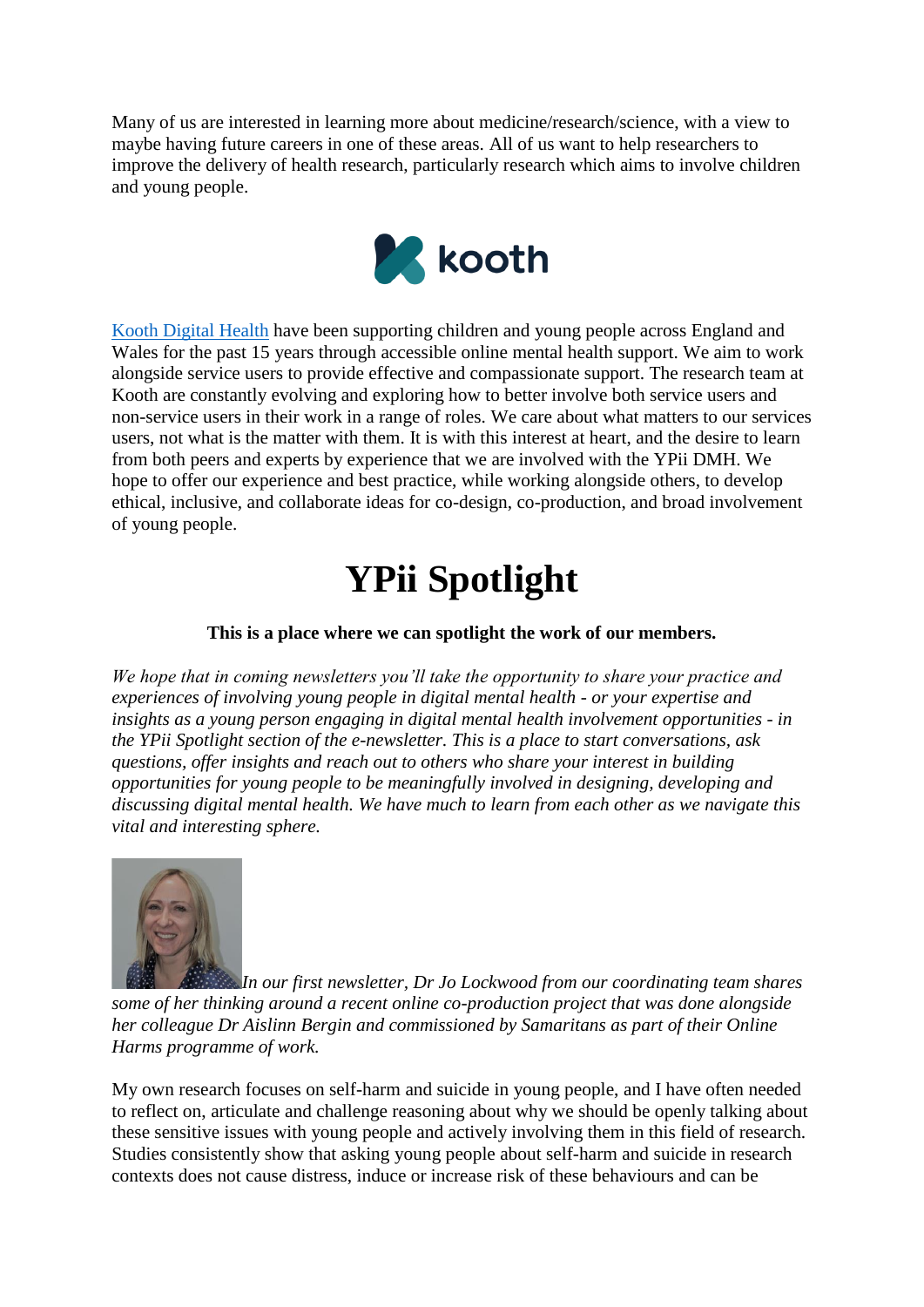beneficial, particularly for those who may have lived experience. Such knowledge is important to reference in our ethical decision-making as researchers and it is our duty to make sure we are not closing down opportunities for young people to contribute to research, but rather creating safe spaces in which they can be heard, respected and meaningfully involved. Failure to involve young people with lived experience as partners is also a wasted opportunity to create relevant, targeted research and outcomes with better translational impact. This benefits us all. But there are of course additional ethical challenges associated with such participatory work online.

### **Project Overview**

We invited young people (18-25 years) with lived experience to two interactive online workshops where we discussed self-harm and suicide-related content and safety in the digital world, working through draft resources and sharing suggestions about how to make sure the scope, messaging, tone and look of these resources felt right.

#### **Ethical Touchstones**

Relevance**…** We needed to involve young people for whom the co-produced content had relevance, those with lived experience of self-harm or suicidality or who had supported others with lived experience so that the messaging would reflect their voice and opinions.

Measurable and impactful**…** We needed to ensure that their contributions were listened to and had impact on the resources created.

Duty of care**…** We needed to balance enabling young people with lived experience of challenging mental health issues to be involved in co-production and consultation work about sensitive issues, with a primary duty of care to safeguard and support those young people, while every step of the process (from design, development, recruitment, to running the workshops, feedback and follow-up) was taking place remotely online.

#### **What we did**

- We gained ethical approval to proceed as an involvement project at the University level, before completing institution-level ethics review (Samaritans) and completed our own internal involvement review process at MindTech through our own PPI team. Expert PPI advisory groups and young people helped us draft all our processes and materials providing information, consent processes, contact preferences, safeguarding, debriefs and feedback.
- We produced a comprehensive Project Support plan and risk protocol, reviewed with stakeholders and PPI members, to prioritise the safety of young people. In this we set out our contingency planning, for example steps to take if someone left the workshop.
- We took extra time to get to know everyone by increasing phone calls and emails, careful to balance this extra burden with building more rapport, and provided opportunities to check-in, troubleshoot, feedback and ask questions. We ensured everyone understood the project and that those involved were not distressed.
- We worked with expert partners. Harmless (a user-led service) supported our recruitment. Their counsellors were on hand during and immediately following the workshops (in separate break out spaces) to offer support if requested. We worked with mHabitat (experts in co-design and digital inclusion) to facilitate our workshops,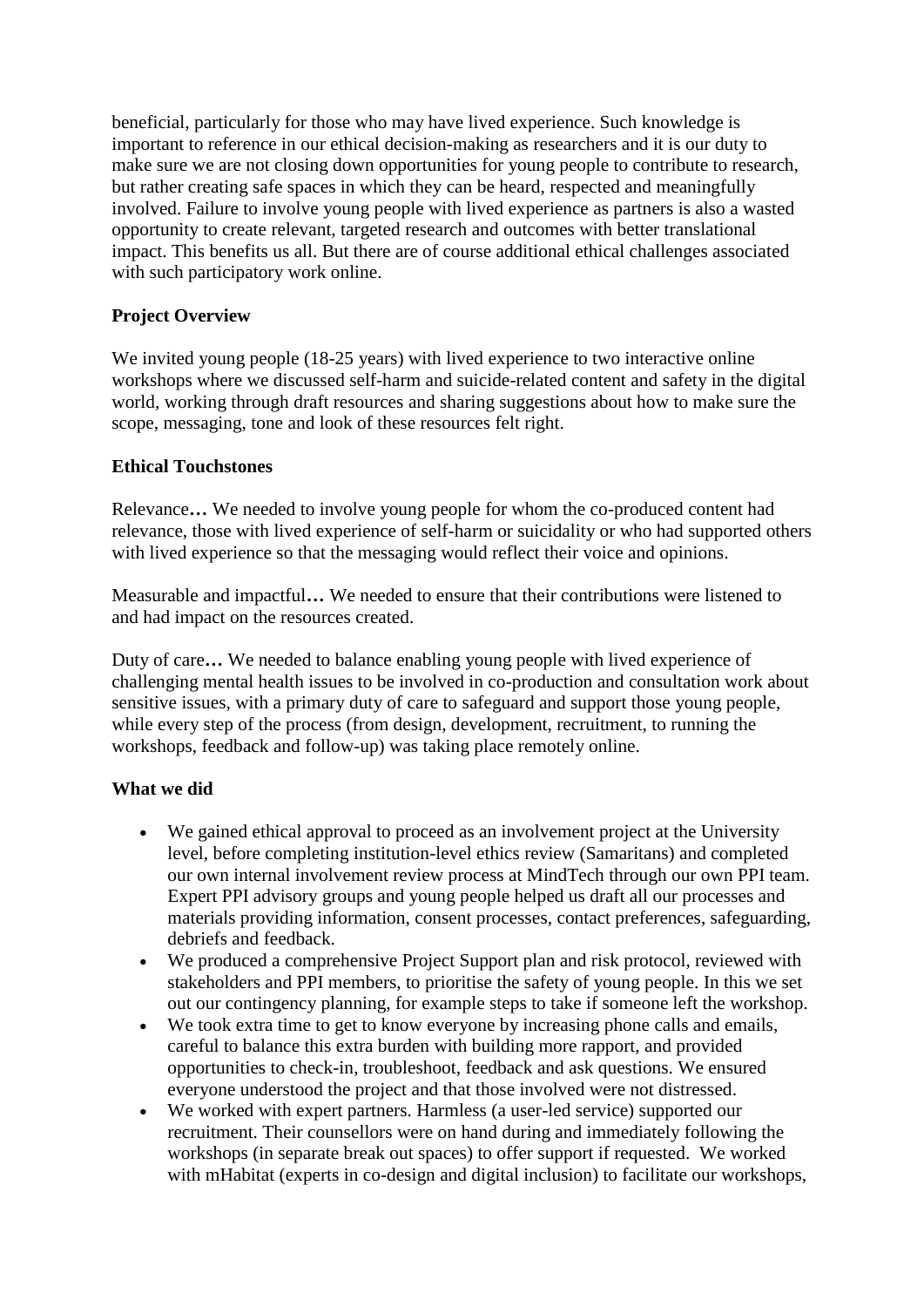ensure content and discussion was recorded, move young people into rooms and spaces, and take care of the tech. This meant Aislinn and I were free to observe, check on participants and follow the safety protocol if necessary.

- We used tools like MURAL and Zoom to make the workshops interactive which worked well on the whole, but we made sure we gave young people a chance to practice with these beforehand and linked everyone to mHabitat partners to troubleshoot tech if necessary.
- We thought about the number of partners and young people on each call, careful to balance the power dynamic. Everyone was introduced, all roles were clear.
- Our workshop sessions were 1.5 hours in duration. This included time for introductions and ice-breakers, the establishment of shared ground rules, final interactive activities to recalibrate mood and a quick mood capture rating. Our sessions were very structured with pre-determined activities and well-defined tasks, communicated at the start. Young people told us this worked well and helped when dealing with sensitive content.
- This was not a tokenistic involvement. Our offer to young people was to contribute to important national conversations about suicide and self-harm by taking part in a project with demonstrable outcomes… actual content that would be delivered online. We followed INVOLVE principals; each young person was paid for their time and we offered everyone multiple chances to feedback on the process and the content, to sense check the final outputs and to be involved in further dissemination and related campaign work.





#### **What we learned**

Most participants indicated that they didn't have any technical difficulties that needed additional support. However, internet connections were patchy in some cases. Not everyone took the opportunity to practice with the technology beforehand. Our group were largely comfortable with technology however (and were recruited on the basis of familiarity being in digital spaces). Those that did valued the opportunity. Young people told us after the first session that they welcomed encouragement from the facilitator to get involved and wanted more ice-breakers so we stepped this up for session two. They welcomed too the flexibility to respond verbally and in writing to activities. Having a Sweeper meant that young people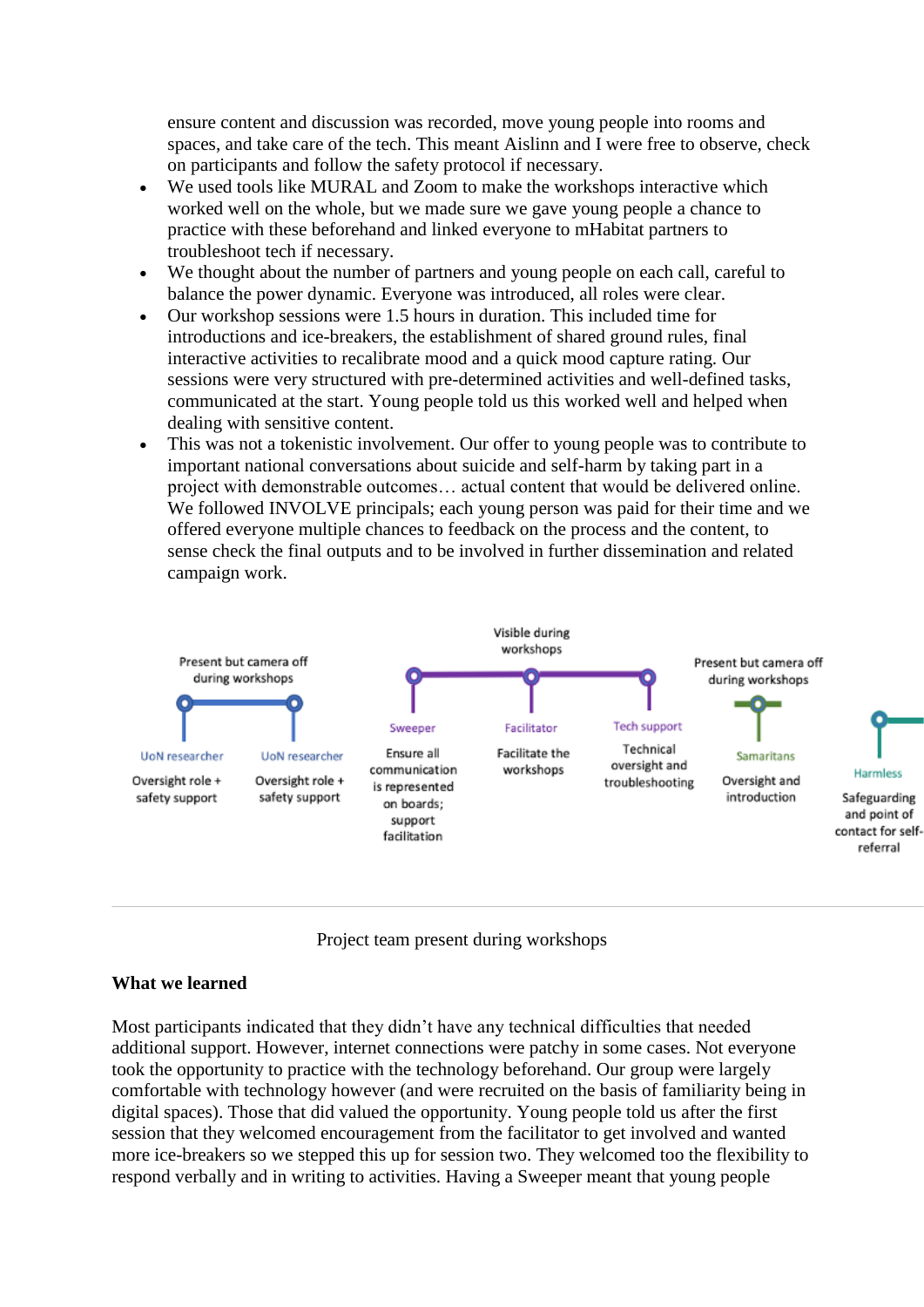could choose to populate a post-it note on MURAL, or simply speak their thoughts and have the sweeper capture them. We provided additional reinforcement in our second workshop that we valued either form of expression.

This was a successful project in which young people were comfortable and supported to discuss sensitive content around self-harm and suicide. There were no safeguarding issues. We share our reflections on this process with a view to opening discussion and sharing learning.

Caoime (18) shared her experience of working with us to co-produce the materials.

*"I really appreciated the opportunity to be involved in something like this as it has the potential to make a difference to so many people's lives. It was great to work alongside other young people and I felt that the whole experience was really positive."*